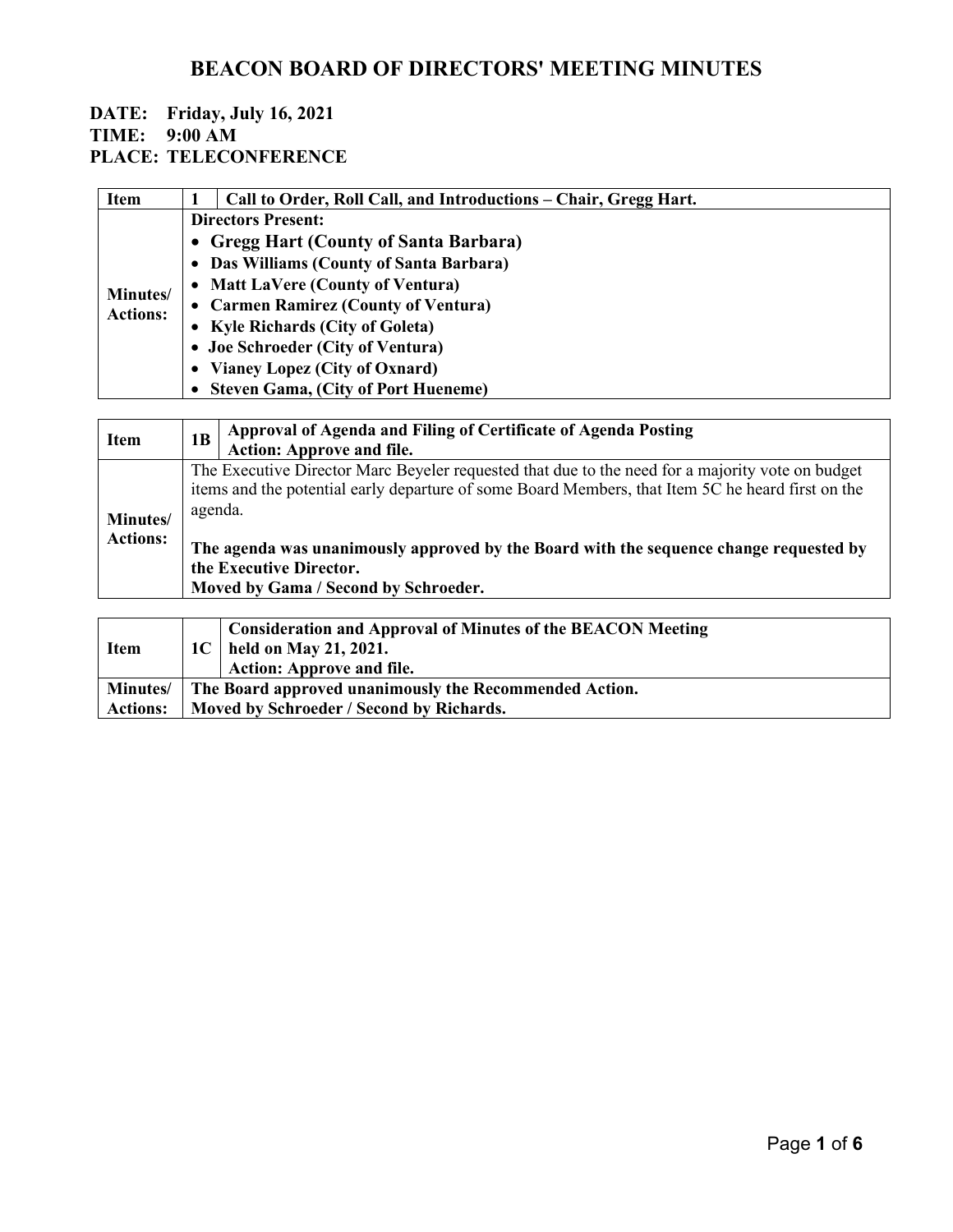### **DATE: Friday, July 16, 2021**

**TIME: 9:00 AM**

### **PLACE: TELECONFERENCE**

|                 |                                                               | <b>BEACON Organization and Program - Budget Actions and Financial Reports</b>                        |  |  |  |
|-----------------|---------------------------------------------------------------|------------------------------------------------------------------------------------------------------|--|--|--|
|                 |                                                               | <b>Recommended Actions:</b>                                                                          |  |  |  |
|                 |                                                               | Receive and file the Fiscal Year 2020-2021 Budget-to-Actual report for the year-to-date              |  |  |  |
|                 |                                                               | period ending June 30, 2021(Exhibit I).                                                              |  |  |  |
|                 |                                                               | ii. Receive and file the audited financial statement for the fiscal years ended June 30, 2020,       |  |  |  |
|                 |                                                               | and $2019$ (Exhibit II).                                                                             |  |  |  |
| <b>Item</b>     | 5C                                                            | <b>iii.</b> Receive and file the Management Letter for the Audit of the Financial Statements for the |  |  |  |
|                 |                                                               | Fiscal Years ended June 30, 2020, and 2019. (Exhibit III).                                           |  |  |  |
|                 |                                                               | iv. Approve and authorize the Auditor-Controller's Office to make the budgetary adjustment           |  |  |  |
|                 |                                                               | as follows (requires $6/10$ vote)                                                                    |  |  |  |
|                 |                                                               | v. INCREASE Other Professional & Specialized Services \$15,000                                       |  |  |  |
|                 |                                                               | vi. DECREASE Contingency<br>\$10,000                                                                 |  |  |  |
|                 |                                                               | vii. DECREASE Misc. Expense<br>\$5,000                                                               |  |  |  |
|                 |                                                               | Mr. Omar Arreola from the Ventura County Auditor Controller's Office presented each of the           |  |  |  |
| Minutes/        | Financial Reports and recommended actions.                    |                                                                                                      |  |  |  |
|                 | There was no discussion from the Board and no public comment. |                                                                                                      |  |  |  |
| <b>Actions:</b> |                                                               |                                                                                                      |  |  |  |
|                 |                                                               | BOARD ACTION: The Board unanimously approved the Budget Actions and Financial                        |  |  |  |
|                 |                                                               | <b>Reports Recommended Actions.</b>                                                                  |  |  |  |
|                 |                                                               | Moved by Schroeder / Second by LaVere.                                                               |  |  |  |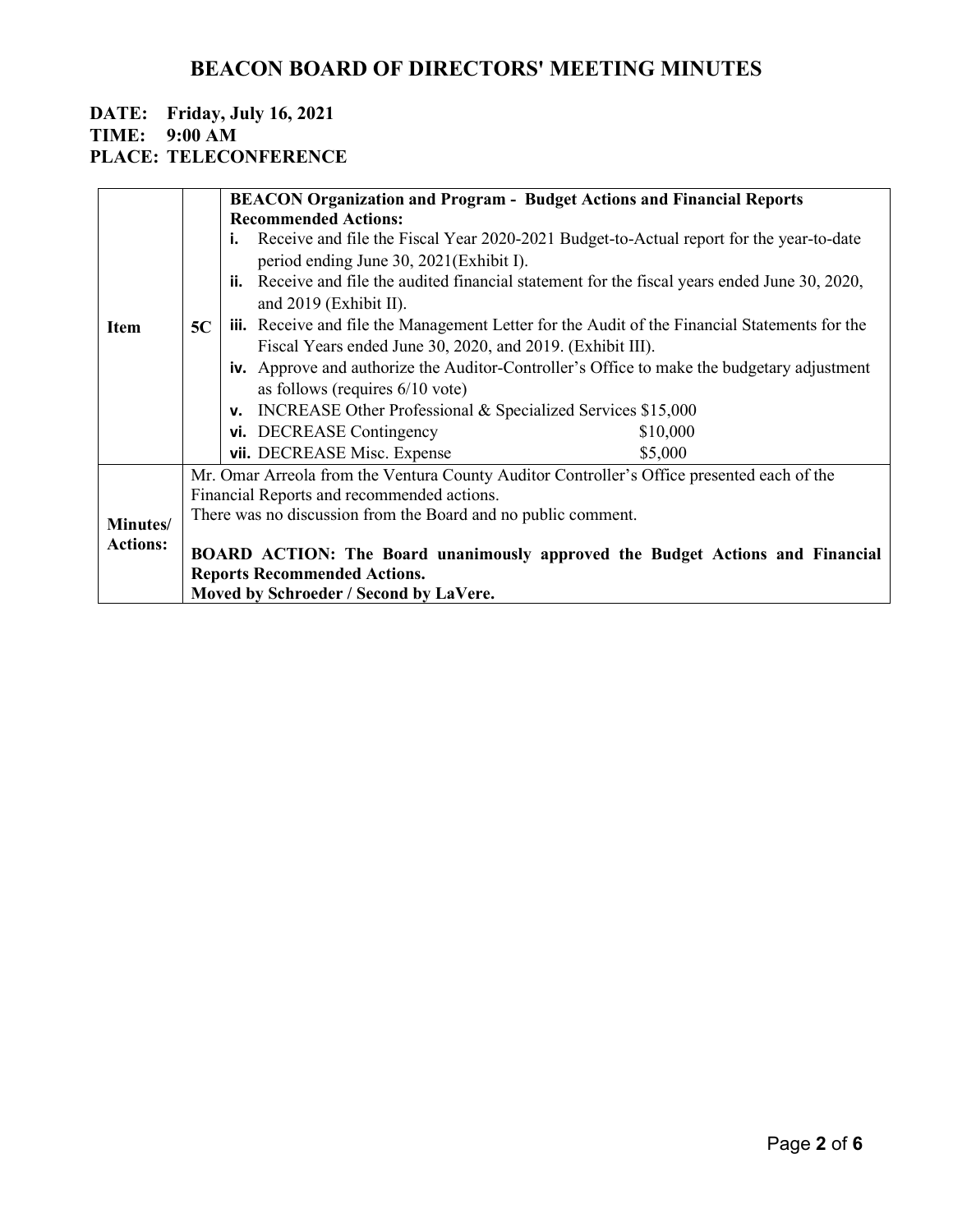| Minutes/<br>There were no public comments on matters not on the agenda.<br><b>Actions:</b><br>$\overline{\mathbf{3}}$<br><b>Item</b><br>Sea Level Rise Vulnerability and Adaptation Planning.<br>Executive Director Marc Beyeler introduced this item. He stated that this was the 5th presentation<br>by a member agency regarding SLR adaptation planning.<br>The City of Oxnard's Principal Planner, Isidro Figueroa presented the City's "SLR Vulnerability<br>Assessment and Fiscal Impact Document". The presentation will be added to the BEACON<br>website.<br>dunes will build very slowly and would not affect views for a long time?<br>homeowners are adamant that the dunes will impact their views.<br>Director Williams asked whether the City would render non-conforming status without the<br>dunes?<br>non-conforming property cannot rebuild if damaged.<br>Director Gama indicated that a natural dune structure all the way to 5 <sup>th</sup> street would be<br>impressive and could be 30-ft above seal-level creating a significant barrier to SLR.<br>Director Gama – is the 2030 8-inches SLR going to cause flooding?<br>Minutes/<br>Isidro responded that it would.<br><b>Actions:</b><br>Director Gama – Are some coastal areas currently below sea-level?<br>$\bullet$<br>Isidro responded that there were.<br>Director Gama – The predicted SLR for 2100 is 58-inches?<br>Isidro responded that it was and that this may in fact be low. Many people are more<br>concerned with probability of prediction.<br>Director Gama – what does the 8-inch rise mean - is it a universal 8-inches?<br>Isidro responded that it was not universal – local areas will adjust.<br>Director LaVere asked what is the planning timeline for McGrath?<br>$\bullet$ | <b>Item</b> | $\overline{2}$ | Public Comment and Other Matters not on the Agenda<br>Receive public comments.                                                                                                                                                                                                                                                                                                                                                                                                                                                                                              |  |  |
|---------------------------------------------------------------------------------------------------------------------------------------------------------------------------------------------------------------------------------------------------------------------------------------------------------------------------------------------------------------------------------------------------------------------------------------------------------------------------------------------------------------------------------------------------------------------------------------------------------------------------------------------------------------------------------------------------------------------------------------------------------------------------------------------------------------------------------------------------------------------------------------------------------------------------------------------------------------------------------------------------------------------------------------------------------------------------------------------------------------------------------------------------------------------------------------------------------------------------------------------------------------------------------------------------------------------------------------------------------------------------------------------------------------------------------------------------------------------------------------------------------------------------------------------------------------------------------------------------------------------------------------------------------------------------------------------------------------------------------------------------------------------------------------|-------------|----------------|-----------------------------------------------------------------------------------------------------------------------------------------------------------------------------------------------------------------------------------------------------------------------------------------------------------------------------------------------------------------------------------------------------------------------------------------------------------------------------------------------------------------------------------------------------------------------------|--|--|
|                                                                                                                                                                                                                                                                                                                                                                                                                                                                                                                                                                                                                                                                                                                                                                                                                                                                                                                                                                                                                                                                                                                                                                                                                                                                                                                                                                                                                                                                                                                                                                                                                                                                                                                                                                                       |             |                |                                                                                                                                                                                                                                                                                                                                                                                                                                                                                                                                                                             |  |  |
|                                                                                                                                                                                                                                                                                                                                                                                                                                                                                                                                                                                                                                                                                                                                                                                                                                                                                                                                                                                                                                                                                                                                                                                                                                                                                                                                                                                                                                                                                                                                                                                                                                                                                                                                                                                       |             |                |                                                                                                                                                                                                                                                                                                                                                                                                                                                                                                                                                                             |  |  |
|                                                                                                                                                                                                                                                                                                                                                                                                                                                                                                                                                                                                                                                                                                                                                                                                                                                                                                                                                                                                                                                                                                                                                                                                                                                                                                                                                                                                                                                                                                                                                                                                                                                                                                                                                                                       |             |                | Presentations - Receive a presentation by the City of Oxnard on The City's Climate and                                                                                                                                                                                                                                                                                                                                                                                                                                                                                      |  |  |
|                                                                                                                                                                                                                                                                                                                                                                                                                                                                                                                                                                                                                                                                                                                                                                                                                                                                                                                                                                                                                                                                                                                                                                                                                                                                                                                                                                                                                                                                                                                                                                                                                                                                                                                                                                                       |             |                |                                                                                                                                                                                                                                                                                                                                                                                                                                                                                                                                                                             |  |  |
|                                                                                                                                                                                                                                                                                                                                                                                                                                                                                                                                                                                                                                                                                                                                                                                                                                                                                                                                                                                                                                                                                                                                                                                                                                                                                                                                                                                                                                                                                                                                                                                                                                                                                                                                                                                       |             |                |                                                                                                                                                                                                                                                                                                                                                                                                                                                                                                                                                                             |  |  |
|                                                                                                                                                                                                                                                                                                                                                                                                                                                                                                                                                                                                                                                                                                                                                                                                                                                                                                                                                                                                                                                                                                                                                                                                                                                                                                                                                                                                                                                                                                                                                                                                                                                                                                                                                                                       |             |                | Director Williams asked if the public at Oxnard Shores Beach are aware that eventually more<br>properties will be non-conforming if the dunes are not built; and, does the public know that the<br>Isidro responded that we do not have studies to predict dune height over time but that the<br>City did indicate that the dunes would ultimately not exceed 20-ft in height. However, the                                                                                                                                                                                 |  |  |
| with the Coastal Commission, SLR guidance + ESHA impacts. There has been no<br>communication since last year.<br>of managed retreat at Oxnard shores.<br>$\bullet$<br>looking at dune restoration.                                                                                                                                                                                                                                                                                                                                                                                                                                                                                                                                                                                                                                                                                                                                                                                                                                                                                                                                                                                                                                                                                                                                                                                                                                                                                                                                                                                                                                                                                                                                                                                    |             |                | Isidro responded that yes this is the case but that the do not seem to be concerned although a<br>Isidro responded that before COVID the City was working with the State, but<br>communications stalled last year. The plan is to move to higher ground but there are issues<br>Director Ramirez indicated she was on the SLR Working Group and agrees there are a lot of<br>coastal entities involved. She also indicated that she was surprised how supportive people were<br>Director Schroeder indicated he was out at Surfer's Point and there were three PhD students |  |  |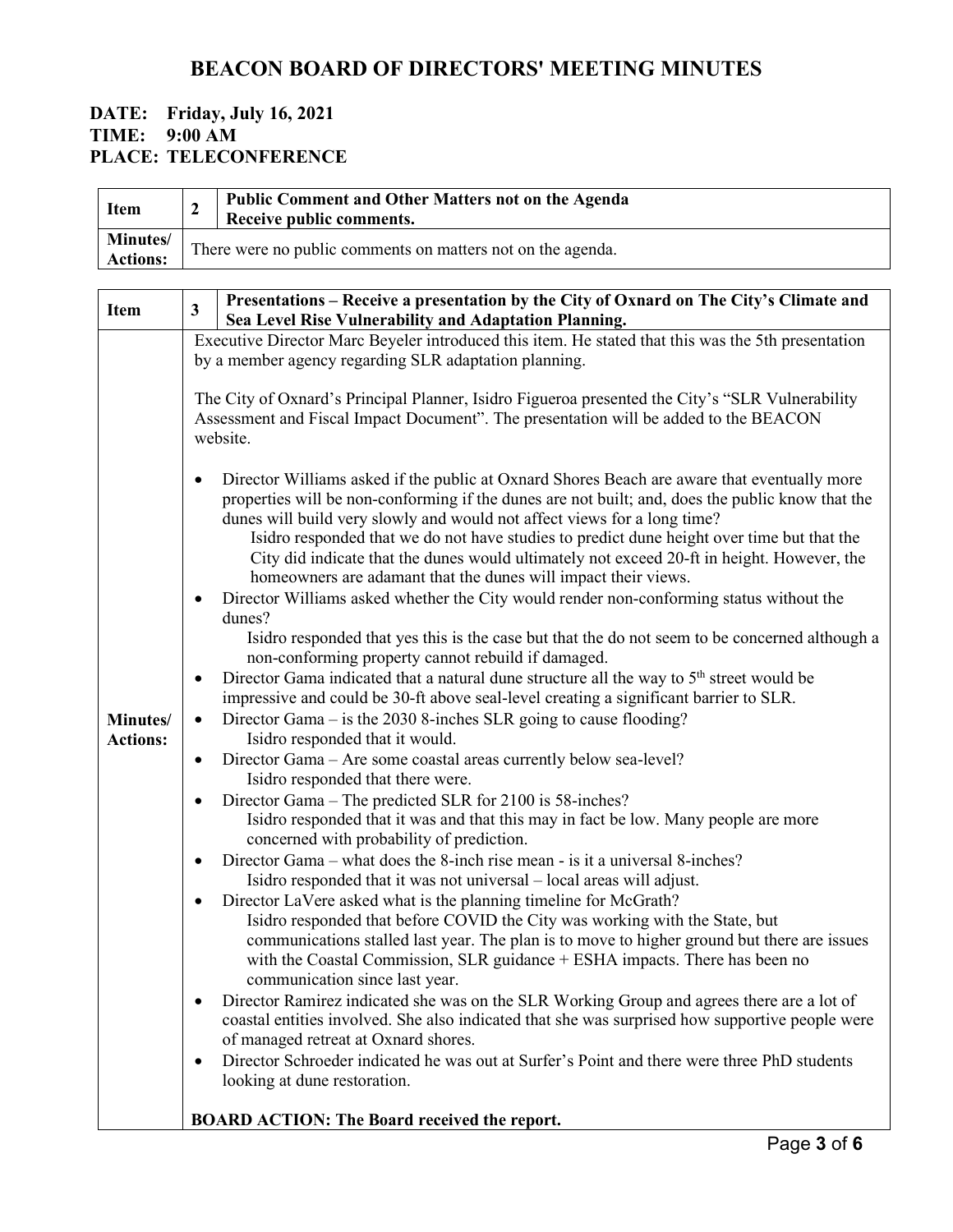|                             |                                                                                                      | <b>Review and Approve BEACON Contracts.</b>                                                                                                                  |  |  |
|-----------------------------|------------------------------------------------------------------------------------------------------|--------------------------------------------------------------------------------------------------------------------------------------------------------------|--|--|
|                             |                                                                                                      | i. Approve, ratify, and authorize the Chair to execute an Agreement with MBA Consultants                                                                     |  |  |
|                             |                                                                                                      | to provide Executive Director services in an amount not to exceed \$139,621.50 with a                                                                        |  |  |
|                             |                                                                                                      | period of performance from July 1, 2021, through June 30, 2022 (Attachment 1).                                                                               |  |  |
| <b>Item</b>                 | 5D                                                                                                   | ii. After approval of Item 5.C.iv, approve and authorize the Chair to execute an Agreement,                                                                  |  |  |
|                             |                                                                                                      | substantially similar to that attached, with Stacy Miller Public Affairs to                                                                                  |  |  |
|                             |                                                                                                      | provide communications planning and support services to BEACON with a period of<br>performance from July 16, 2021, to December 31, 2021, in an amount not to |  |  |
|                             |                                                                                                      | exceed \$15,000. (Attachment 2).                                                                                                                             |  |  |
|                             |                                                                                                      | Legal Counsel Susan McKenzie stated the Brown Act requires that prior to taking final action in an                                                           |  |  |
| Minutes/<br><b>Actions:</b> | open meeting that the Legislative Body verbally report a summary on the recommended salary or        |                                                                                                                                                              |  |  |
|                             | benefits package of a local agency executive. She asked that the record reflect reading the Item 5Di |                                                                                                                                                              |  |  |
|                             | constitutes the required report under Government Code section $54953(c)(3)$ . Mr. Beyeler read Item  |                                                                                                                                                              |  |  |
|                             | 5Di into the record.                                                                                 |                                                                                                                                                              |  |  |
|                             | $\bullet$                                                                                            | Chair Hart indicated that the Executive Committee reviewed the job performance of the                                                                        |  |  |
|                             |                                                                                                      | Executive Director and allowed a negotiation. The Committee was very supportive of the                                                                       |  |  |
|                             |                                                                                                      | Executive Director and looked forward to FY 2021-2022.                                                                                                       |  |  |
|                             | $\bullet$                                                                                            | Executive Director Beyeler reported that the second item is a new agreement with a public affairs                                                            |  |  |
|                             |                                                                                                      | firm which will assist BEACON with outreach.                                                                                                                 |  |  |
|                             |                                                                                                      |                                                                                                                                                              |  |  |
|                             | There was no public comment.                                                                         |                                                                                                                                                              |  |  |
|                             |                                                                                                      | <b>BOARD ACTION: The Board unanimously approved the recommended actions.</b>                                                                                 |  |  |
|                             |                                                                                                      | Moved by Gama / Second by Lopez.                                                                                                                             |  |  |

|                             |                                                                                                                                 | <b>BEACON Organization - Receive a report on BEACON Ex-Officio Membership</b>                                                                                                                                                                                                       |  |
|-----------------------------|---------------------------------------------------------------------------------------------------------------------------------|-------------------------------------------------------------------------------------------------------------------------------------------------------------------------------------------------------------------------------------------------------------------------------------|--|
| <b>Item</b>                 | <b>5B1</b>                                                                                                                      | i. Discuss BEACON Ex-Officio Membership and direct Staff to return to Board with                                                                                                                                                                                                    |  |
|                             |                                                                                                                                 | options for implementing Ex-Officio Members                                                                                                                                                                                                                                         |  |
|                             |                                                                                                                                 | Ex Director Beyeler explained that this was an introduction to the item of adding Ex-Officio Members<br>to the Board. BEACON Executive Staff is recommending the BEACON Board consider whether they                                                                                 |  |
|                             |                                                                                                                                 | desire to appoint any ex-officio members to the BEACON Board and what criteria they may apply (if<br>any), in considering the selection of possible ex-officio members.                                                                                                             |  |
| Minutes/<br><b>Actions:</b> | Ex Director Beyeler recommended that the Board request staff to perform an options analysis of<br>potential Ex-Officio Members. |                                                                                                                                                                                                                                                                                     |  |
|                             | $\bullet$                                                                                                                       | Director Gama asked if there would be a fixed number of Ex-Officio Members?<br>Ex Director Beyeler responded that this could be if directed. He further indicated that potential<br>members could be Caltrans, UPRR, State Lands and on the operational side, the Harbor Districts. |  |
|                             |                                                                                                                                 | <b>BOARD ACTION: The Board unanimously approved Action.</b><br>Moved by Hart / Second by Lopez.                                                                                                                                                                                     |  |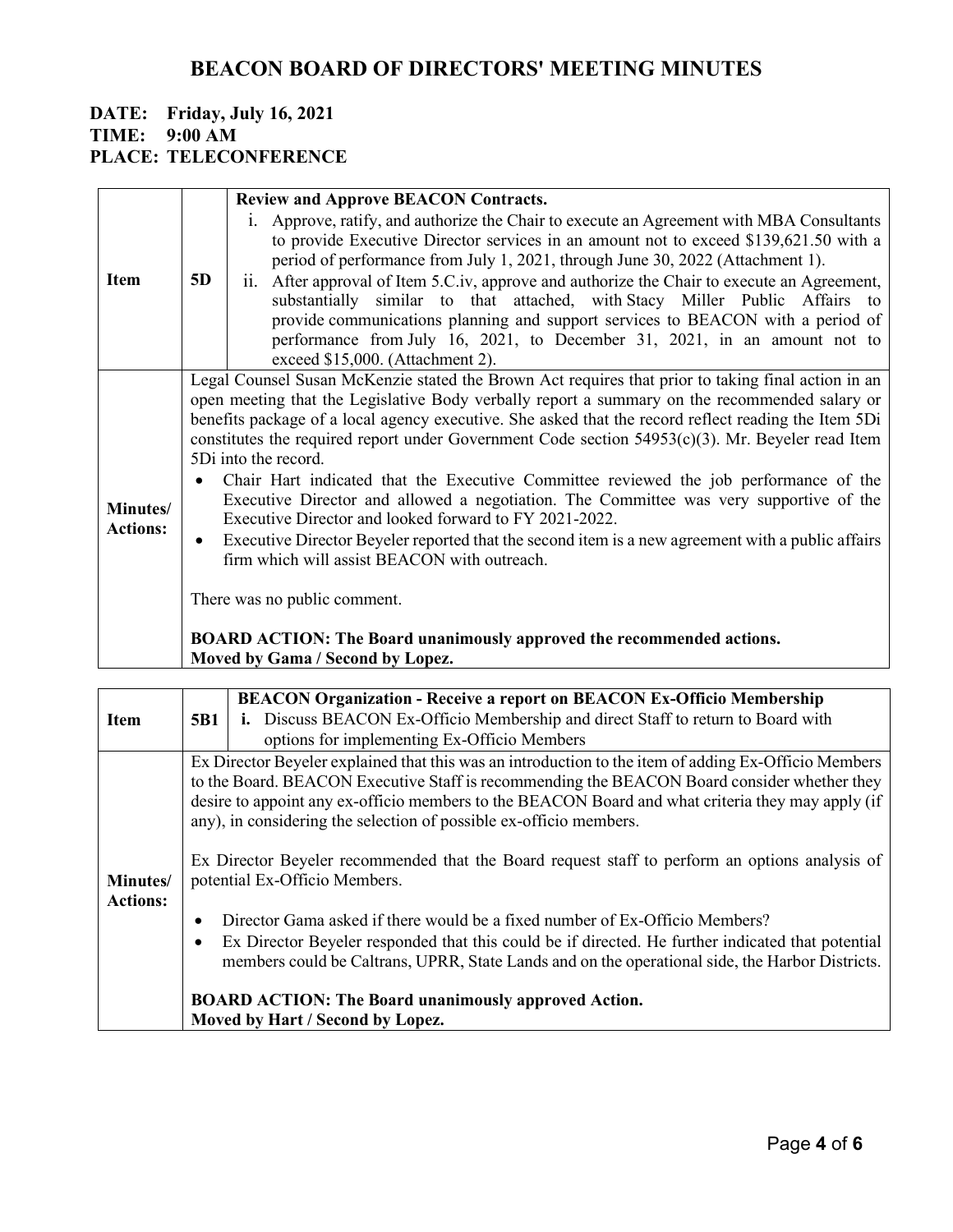|                                     |                 | <b>BEACON Organization - Appointment of BEACON Special Projects Staff</b>                                                                                         |
|-------------------------------------|-----------------|-------------------------------------------------------------------------------------------------------------------------------------------------------------------|
| <b>Item</b>                         |                 | Receive a Staff Report on Special Projects Staff; and<br>$\overline{11}$ .                                                                                        |
|                                     | 5B <sub>2</sub> | $\cdots$<br>Adopt Resolution 2021-3 appointing Brian Brennan as Special Projects<br>111.                                                                          |
|                                     |                 | Volunteer Staff for a period up to June 30, 2022 (Exhibit 1).                                                                                                     |
|                                     |                 | Ex Director Beyeler explained that last year the Board appointed Brian Brennan as Special Project                                                                 |
|                                     |                 | Staff. The attached Resolution 2021-3 appoints Brian Brennan as a Volunteer Special Project staff                                                                 |
|                                     |                 | member. Mr. Beyeler added that Brian provides an invaluable assistance to the BEACON Team.                                                                        |
| <b>Minutes</b> /<br><b>Actions:</b> | $\bullet$       | Member of public and previous Board Member Fred Shaw indicated that Brian Brennan adds<br>unique knowledge and makes it an easy decision to approve the position. |
|                                     |                 | <b>BOARD ACTION: The Board unanimously approved Action.</b>                                                                                                       |
|                                     |                 | Moved by Gama / Second by Richards.                                                                                                                               |

| <b>Item</b>                 |
|-----------------------------|
| Minutes/<br><b>Actions:</b> |